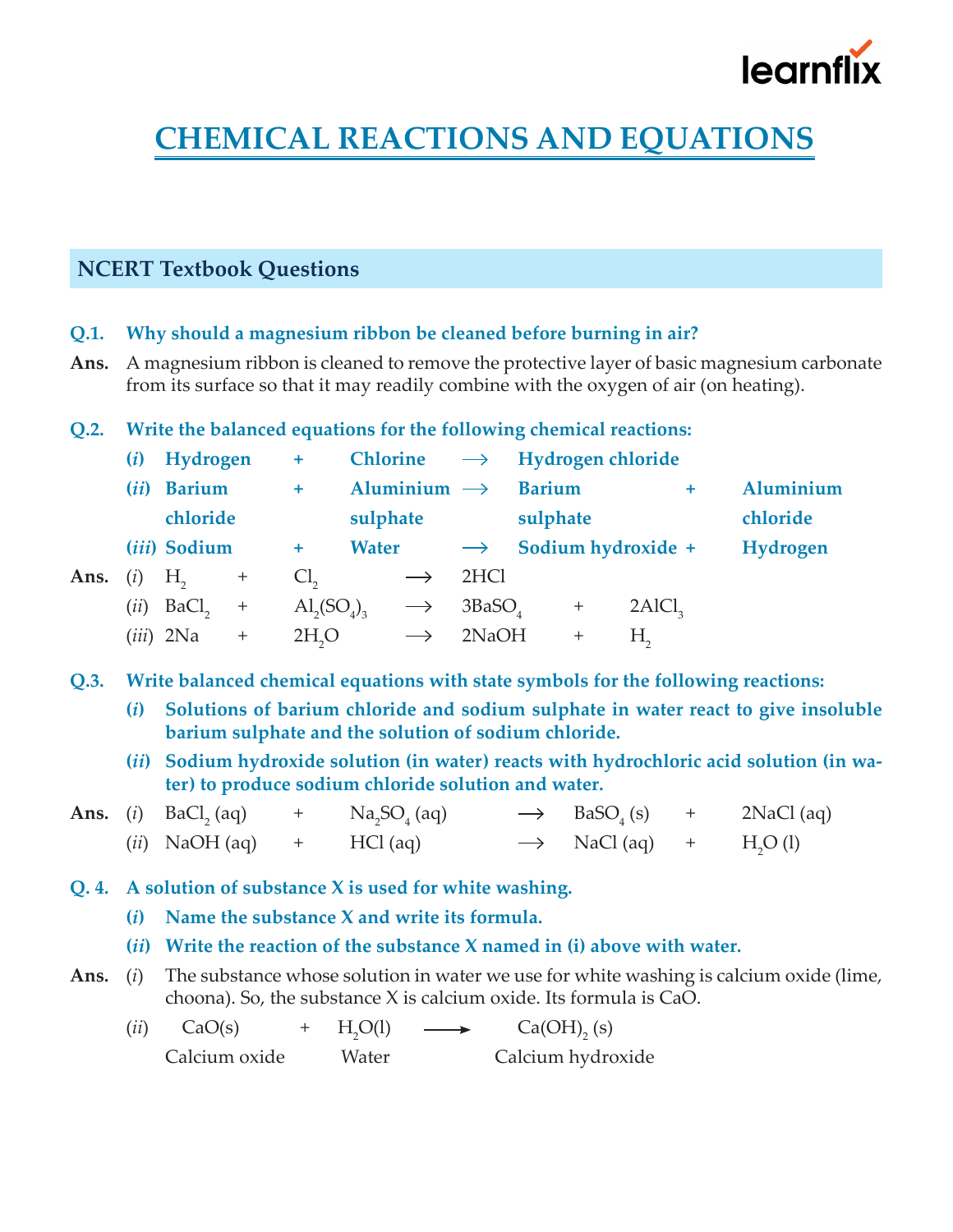#### **Q. 5. Why is double the amount of a gas collected in one of the test-tubes in the electrolysis of water activity? Name this gas.**

**Ans.** The gas which is collected in double the amount in the electrolysis of water experiment is hydrogen. This is because water (H<sub>2</sub>O) contains 2 parts of hydrogen element (as compared to only 1 part of oxygen element).

#### **Q.6. Why does the colour of copper sulphate solution change when an iron nail is dipped in it?**

**Ans.** When an iron nail is dipped in copper sulphate solution, then the blue colour of copper sulphate solutionchanges because iron displaces copper from copper sulphate solution to form a light green solution of iron sulphate.

#### **Q.7. Give an example of a double displacement reaction.**

**Ans.** When silver nitrate solution is added to sodium chloride solution, then a double displacement reaction takesplace in which a white precipitate of silver chloride is formed alongwith sodium nitrate solution.

#### **Q.8. Identify the substances that are oxidised and the substances that are reduced in the following reactions:**

|  | $(i)$ 4Na (s)                                    | $+$ O <sub>2</sub> (g) |                                                                 | $\rightarrow$ 2Na <sub>2</sub> O (s)        |  |  |  |
|--|--------------------------------------------------|------------------------|-----------------------------------------------------------------|---------------------------------------------|--|--|--|
|  | ( <i>ii</i> ) CuO (s) $+$ H <sub>2</sub> (g)     |                        |                                                                 | $\rightarrow$ Cu (s) + H <sub>2</sub> O (l) |  |  |  |
|  |                                                  |                        | <b>Ans.</b> (i) Substance oxidised: Na; Substance reduced: $O2$ |                                             |  |  |  |
|  | ( <i>ii</i> ) Substance oxidised: $H_{\gamma}$ ; |                        |                                                                 | Substance reduced: CuO                      |  |  |  |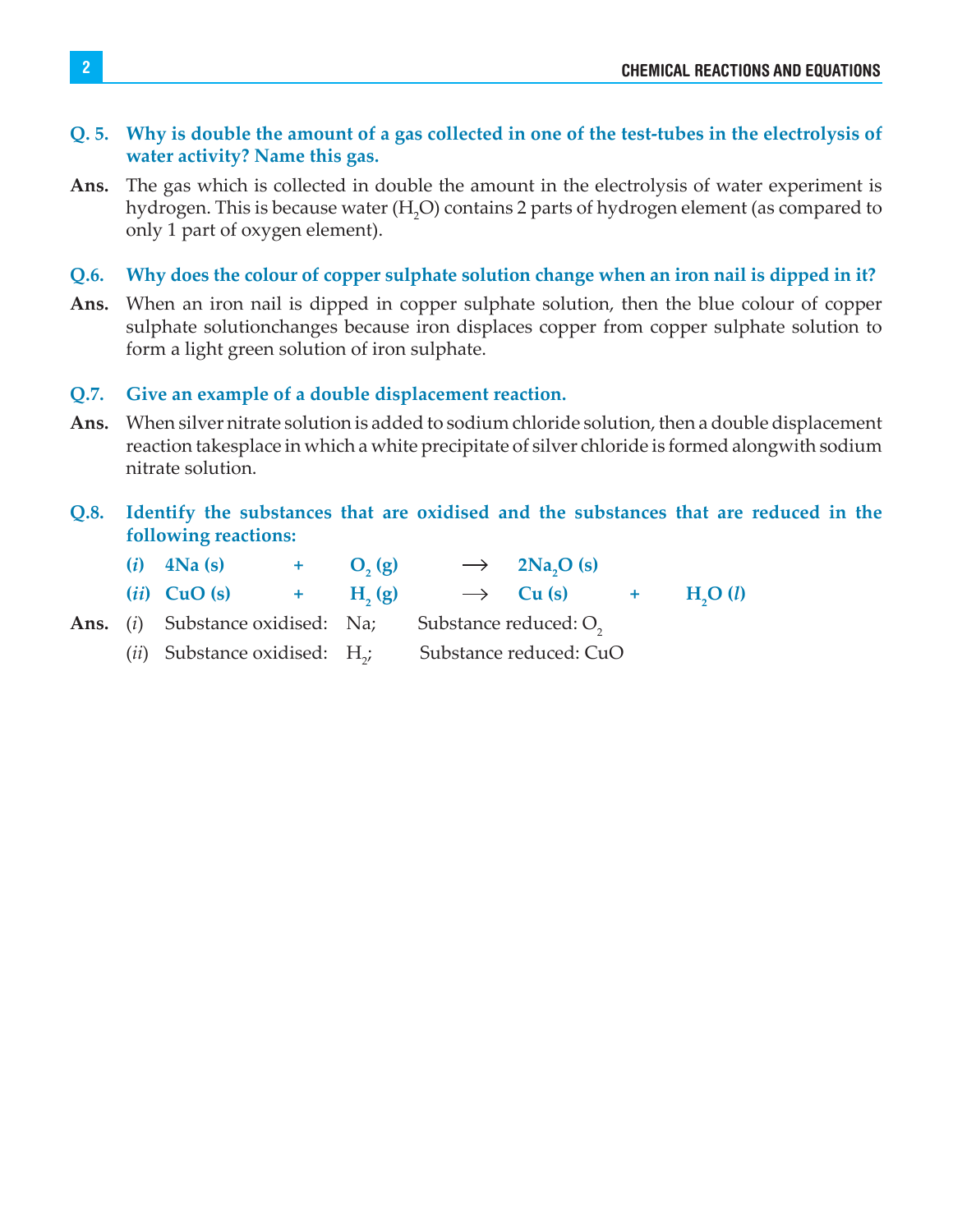#### **NCERT Exercises**

- **Q.1. Which of the statements about the reaction below are incorrect? 2PbO** (s) + **C** (s)  $\rightarrow$  **2Pb** (s) + **CO**<sub>2</sub>  **(g)**
	- **(***a***) Lead is getting reduced**
	- **(***b***) Carbon dioxide is getting oxidised**
	- **(***c***) Carbon is getting oxidised**
	- **(***d***) Lead oxide is getting reduced**
	- (i) (a) and (b) (ii) (a) and (c) (iii) (a), (b) and (c) (iv) all
- **Ans.** (*i*) (*a*) and (*b*)
- $Q.2. \text{ Fe}_2O_3 + 2Al \rightarrow Al_2O_3 + 2Fe$

**The above reaction is an example of a:**

- **(***a***) combination reaction (***b***) double displacement reaction**
	-
- **(***c***) decomposition reaction (***d***) displacement reaction**
- **Ans.** (*d*) displacement reaction
- **Q.3. What happens when dilute hydrochloric acid is added to iron filings? Tick the correct answer.**
	- **(***a***) Hydrogen gas and iron chloride are produced**
	- **(***b***) Chlorine gas and iron hydroxide are produced**
	- **(***c***) No reaction takes place**
	- **(***d***) Iron salt and water are produced**
- **Ans.** (*a*) Hydrogen gas and iron chloride are produced

#### **Q.4. What is a balanced chemical equation? Why should chemical equations be balanced?**

**Ans.** A chemical equation having an equal number of atoms of different elements in the reactants and products is called a balanced chemical equation. Here is an example. Zinc reacts with dilute sulphuric acid to form zinc sulphate and hydrogen:

|      | H <sub>3</sub> SO <sub>4</sub> | $\longrightarrow$ | ZnSO          |          |
|------|--------------------------------|-------------------|---------------|----------|
| ∠inc | Sulphuric acid                 |                   | Zinc sulphate | Hydrogen |

 Now, this equation has an equal number of Zn atoms (1 each), H atoms (2 each), S atoms (1 each), and O atoms (4 each) in reactants and products, so it is a balanced chemical equation.

 The chemical equations are balanced to satisfy the law of conservation of mass which says that 'matter (or atoms) can neither be created nor destroyed in a chemical reaction'. So, the total mass of all the elements present in the products of a chemical reaction should be equal to the total mass of all the elements present in the reactants. In other words, the number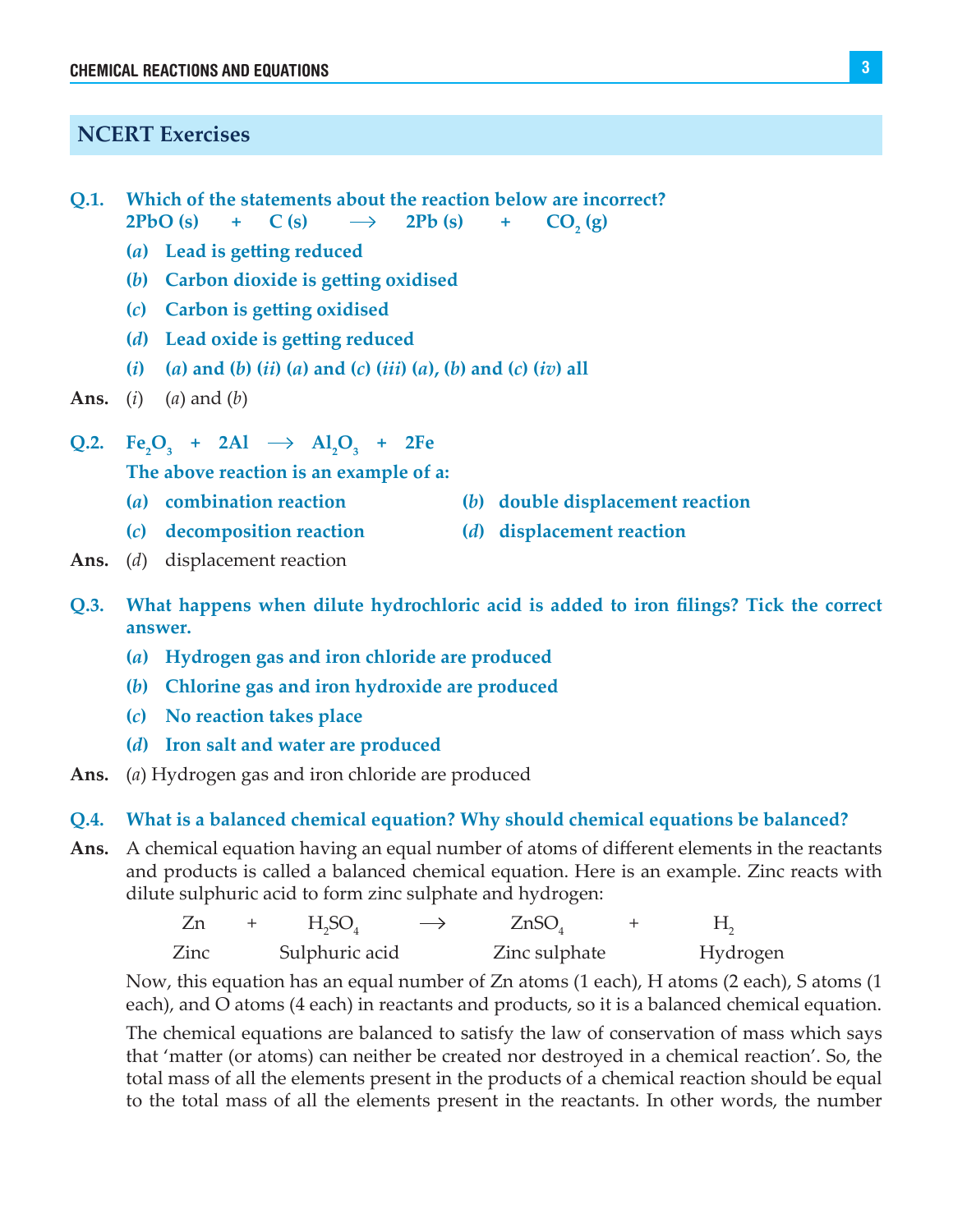of atoms of each element in the products must be equal to the number of atoms of these elements in the reactants.

#### **Q.5. Translate the following statements into chemical equations and then balance them:**

- **(***a***) Hydrogen gas combines with nitrogen to form ammonia.**
- **(***b***) Hydrogen sulphide gas burns in air to give water and sulphur dioxide**
- **(***c***) Barium chloride reacts with aluminium sulphate to give aluminium chloride and a precipitate of barium sulphate.**
- **(***d***) Potassium metal reacts with water to give potassium hydroxide and hydrogen gas.**

Ans. (a) 
$$
3H_2 + N_2 \rightarrow 2NH_3
$$

- (*b*)  $2H_2S + 3O_2 \rightarrow 2H_2O + 2SO_2$
- (*c*)  $3\text{BaCl}_2$  +  $\text{Al}_2(\text{SO}_4)_3$   $\longrightarrow$   $2\text{AlCl}_3$ 3BaSO<sub>4</sub>
- (*d*) 2K + 2H<sub>2</sub>O  $\rightarrow$  $2KOH + H<sub>2</sub>$

#### **Q.6. Balance the following chemical equations:**

- $(a)$  HNO<sub>3</sub> + Ca(OH)<sub>2</sub>  $\rightarrow$  Ca(NO<sub>3</sub>)<sub>2</sub> + H<sub>2</sub>O
- (*b*) NaOH +  $H_2SO_4 \to Na_2SO_4 + H_2O$
- $\text{(c)}$  NaCl + AgNO<sub>3</sub>  $\rightarrow$  AgCl + NaNO<sub>3</sub>
- $(d)$  **BaCl**<sub>2</sub> **+ H**<sub>2</sub>**SO**<sub>4</sub>  $\rightarrow$  **BaSO**<sub>4</sub> **+ HCl**
- **Ans.** (a)  $2HNO_3$  +  $Ca(OH)_2$   $\longrightarrow$   $Ca(NO_3)_2$  +  $2H_2$  $2H<sub>2</sub>O$ 
	- (*b*) 2NaOH +  $H_2SO_4 \rightarrow Na_2SO_4 + 2H_2O$
	- (*c*) NaCl + AgNO<sub>3</sub>  $\rightarrow$  AgCl + NaNO<sub>3</sub>
	- (*d*)  $BaCl_2$  +  $H_2SO_4$   $\longrightarrow$   $BaSO_4$  + 2HCl

**Q.7. Write the balanced chemical equations for the following reactions:**

(a) Calcium hydroxide  $+$  Carbon dioxide  $\rightarrow$  Calcium carbonate  $+$  Water

- (b) Zinc + Silver nitrate  $\rightarrow$  Zinc nitrate + Silver
- (*c*) Aluminium + Copper chloride  $\rightarrow$  Aluminium chloride + Copper
- (*d*) Barium chloride + Potassium sulphate  $\rightarrow$  Barium sulphate + Potassium chloride

**Ans.** (a) 
$$
Ca(OH)_2
$$
 +  $CO_2$   $\rightarrow$   $CaCO_3$  +  $H_2O$ 

- (*b*)  $Zn + 2AgNO_3 \rightarrow Zn(NO_3)_2 + 2Ag$
- (*c*) 2Al + 3CuCl<sub>2</sub>  $\rightarrow$  2AlCl<sub>3</sub> + 3Cu
- (*d*)  $BaCl_2$  +  $K_2SO_4$   $\longrightarrow$   $BaSO_4$  + 2KCl

#### **Q.8. Write the balanced chemical equations for the following and identify the type of reaction in each case:**

**(***a***) Potassium + Barium Potassium + Barium bromide (aq)** iodide (aq) iodide (aq) bromide (s)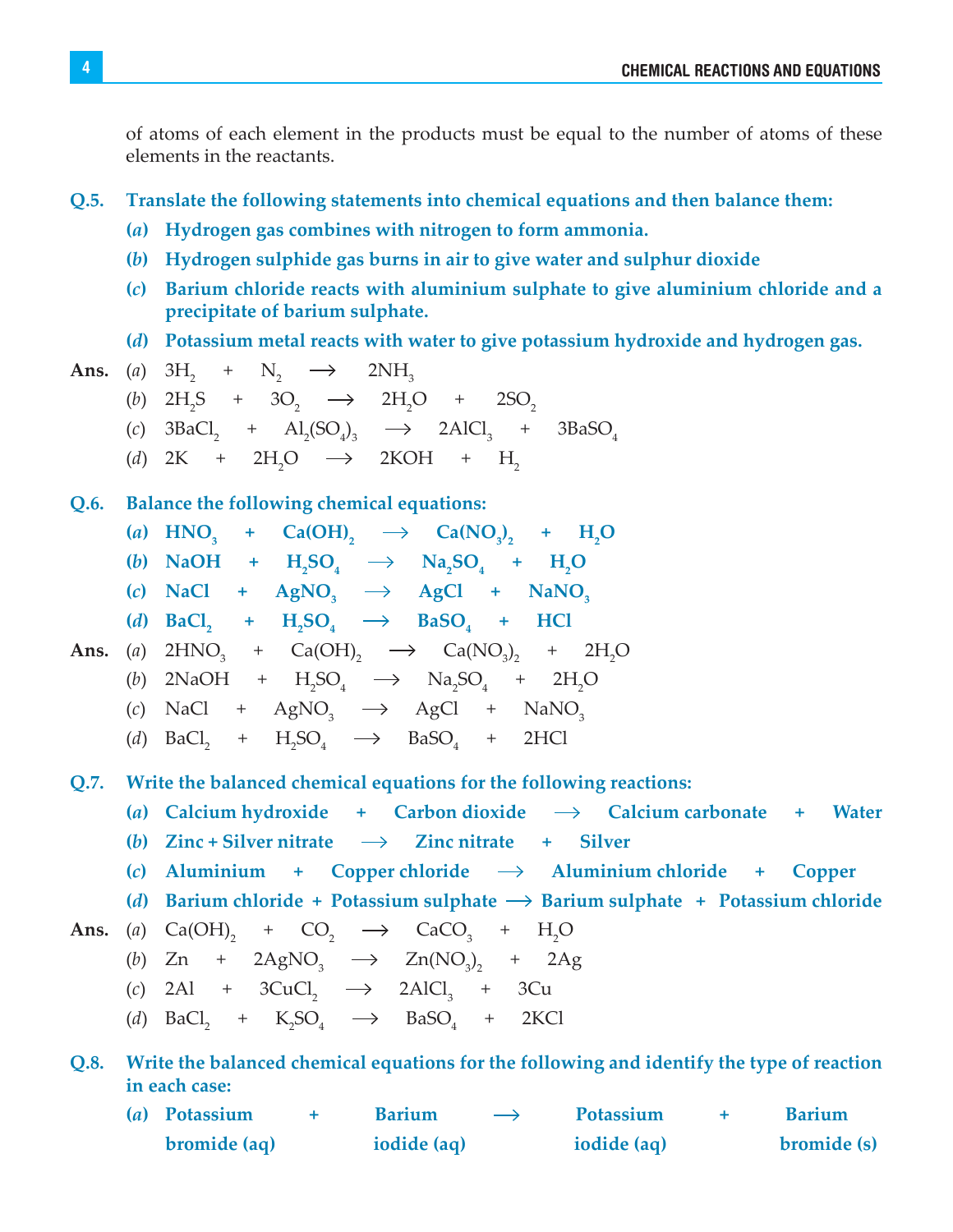- (b) Zinc carbonate (s)  $\rightarrow$  Zinc oxide (s)  $+$  Carbon dioxide (g)
- (*c*) Hydrogen (g)  $+$  Chlorine (g)  $\rightarrow$  Hydrogen chloride (g)
- (*d*) Magnesium (s) + Hydrochloric  $\rightarrow$  Magnesium + Hydrogen (g)  **acid (aq) chloride (aq)**

**Ans.** (a) 2KBr (aq) + 
$$
BaI_2
$$
 (aq)  $\rightarrow$  2KI (aq) +  $BaBr_2$  (s)  
This is a double displacement reaction (which is also a precipitation reaction).

- (b)  $ZnCO_3(s) \rightarrow ZnO(s) + CO_2(g)$ This is a decomposition reaction.
- $(c)$  H<sub>2</sub>(g) + Cl<sub>2</sub>(g)  $\rightarrow$  2HCl(g) This is a combination reaction.
- (*d*)  $Mg(s)$  + 2HCl (aq)  $\rightarrow$   $MgCl<sub>2</sub>(aq)$  + H<sub>2</sub>(g) This is a displacement reaction.

#### **Q.9. What does one mean by exothermic and endothermic reactions? Give examples.**

**Ans.** Reactions in which heat is evolved are known as exothermic reactions. For example, burning of natural gas and burning of carbon in oxygen are exothermic reactions because heat is produced in these reactions.

Chemical Reactions involved are given below:

|               | $C(s) + O_2(g) \rightarrow CO_2(g) + Heat$ |         |                                                                                                       |
|---------------|--------------------------------------------|---------|-------------------------------------------------------------------------------------------------------|
|               | Carbon Oxygen Carbon<br>dioxide            |         |                                                                                                       |
|               |                                            |         | $CH4(g)$ + 2O <sub>2</sub> (g) $\rightarrow$ CO <sub>2</sub> (g) + 2H <sub>2</sub> O(g) + Heat Energy |
| Methane       | Oxygen                                     | Carbon  | Water                                                                                                 |
| (Natural gas) |                                            | dioxide |                                                                                                       |

 Reactions in which heat is absorbed are known as endothermic reactions. For example, when calcium carbonate is heated, it decomposes to form calcium oxide and carbon dioxide.

| CaCO <sub>3</sub> (s) | + Heat $\rightarrow$ CaO(s) + CO <sub>2</sub> (g) |         |         |
|-----------------------|---------------------------------------------------|---------|---------|
| Clacium               |                                                   | Clacium | Carbon  |
| carbonate             |                                                   | oxide   | dioxide |

The electrolysis of water to form hydrogen and oxygen is also an endothermic reaction.

 $2H<sub>2</sub>O(1)$ Electricity  $2H_2(g)$  $+$  $O<sub>2</sub>(g)$ Water Hydrogen Oxygen

#### **Q.10. Why is respiration considered an exothermic reaction? Explain.**

**Ans.** Respiration is considered an exothermic reaction because energy is released in this process. During respiration, glucose (obtained from the digestion of food) combines with oxygen of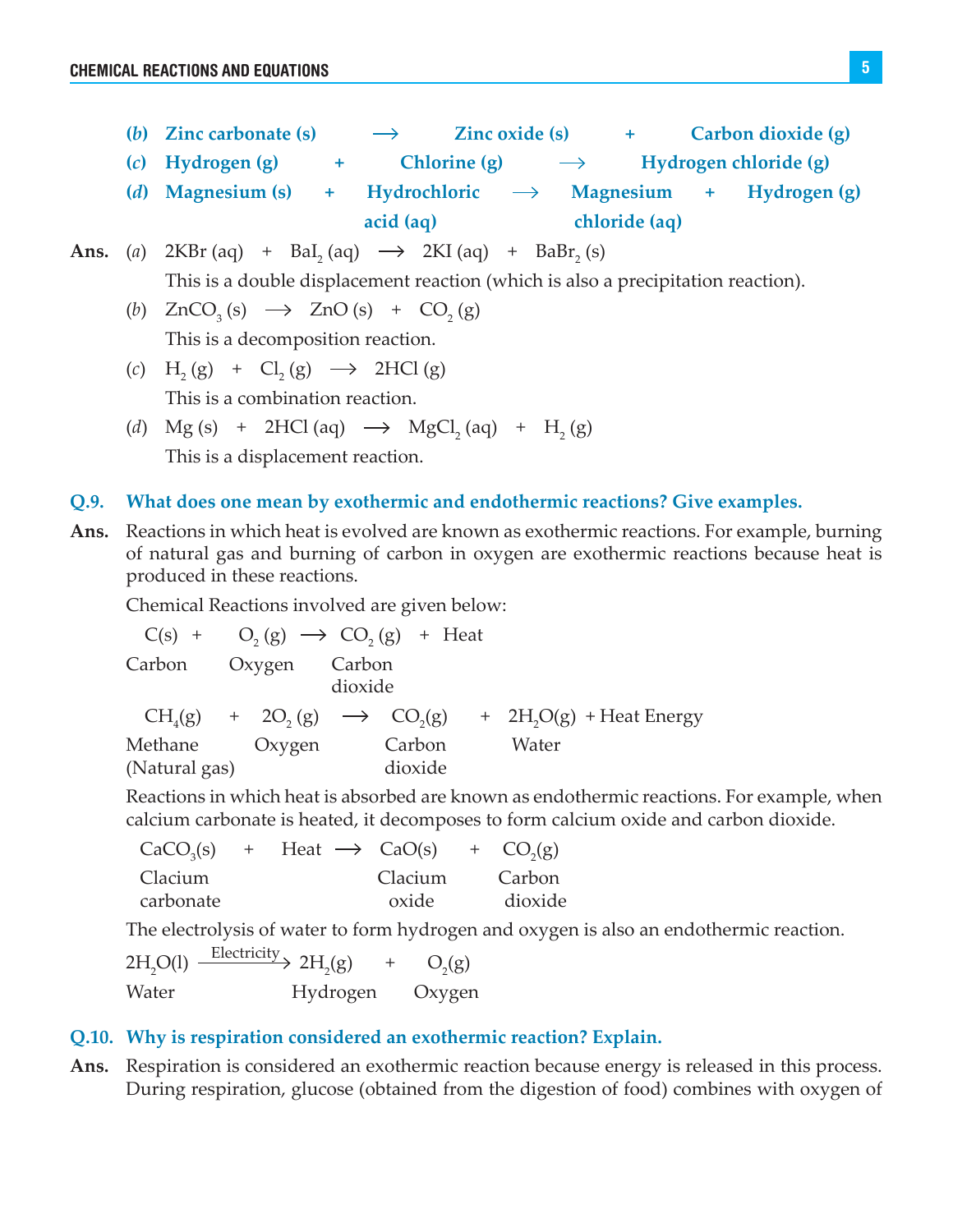air in the cells of our bodyto form carbon dioxide and water, and energy is released:

 $C_6H_{12}O_6$  (aq) + 6O<sub>2</sub> (g)  $\rightarrow$  6CO<sub>2</sub> (g) + 6H<sub>2</sub>O (l) + Energy Glucose Oxygen Carbon dioxide Water

#### **Q.11. Why are decomposition reactions called the opposite of combination reactions? Write equations for these reactions.**

- **Ans.** The decomposition reactions are called the opposite of combination reactions because in a combination reaction two or more substances combine to form a single substance whereas in a decomposition reaction, a single substance splits up to form two or more simpler substances.
	- (*a*) When hydrogen burns in oxygen, it forms water:

 $2H_2(g) + O_2$ (g)  $\longrightarrow$  2H<sub>2</sub>O (l)

> In this reaction, two substances hydrogen and oxygen combine to form a single substance water, so this is a combination reaction.

(*b*) When acidified water is electrolysed, hydrogen and oxygen are formed:

 $2H<sub>2</sub>O (l) O(l) \xrightarrow{\text{Electricity}} 2H_2(g) + O_2$  $O<sub>2</sub>(g)$ 

 Here a single substance water breaks up into two simpler substances, hydrogen and oxygen. So, this is a decomposition reaction. We can see from the above examples that a decomposition reaction is opposite of a combination reaction.

## **Q.12. Write one equation each for decomposition reactions where energy is supplied in the form of (***a***) heat (***b***) light, and (***c***) electricity.**

**Ans.** (*a*) When calcium carbonate is heated, it decomposes to form calcium oxide and carbon dioxide:

 $CaCO<sub>3</sub>(s) \xrightarrow{\text{Heat}} CaO(s) + CO<sub>2</sub>(g)$ 

In this reaction, energy is supplied in the form of heat.

(*b*) When silver chloride is exposed to sunlight, it decomposes to form silver metal and chlorine gas:

 $2\text{AgCl}(s) \xrightarrow{\text{Sunlight}} 2\text{Ag}(s) + \text{Cl}_2(g)$ 

Here energy is supplied in the form of sunlight.

(*c*) When acidified water is electrolysed, it decomposes to form hydrogen and oxygen:

 $2H_2O(l) \xrightarrow{\text{Electricity}} 2H_2(g) + O_2(g)$ 

In this case, energy is supplied in the form of electricity.

## **Q.13. What is the difference between displacement and double displacement reactions? Write equations for these reactions.**

**Ans.** In a displacement reaction, a more reactive element displaces a less reactive element from its compound whereas in a double displacement reaction, two compounds combine by an exchange of ions to form two new compounds.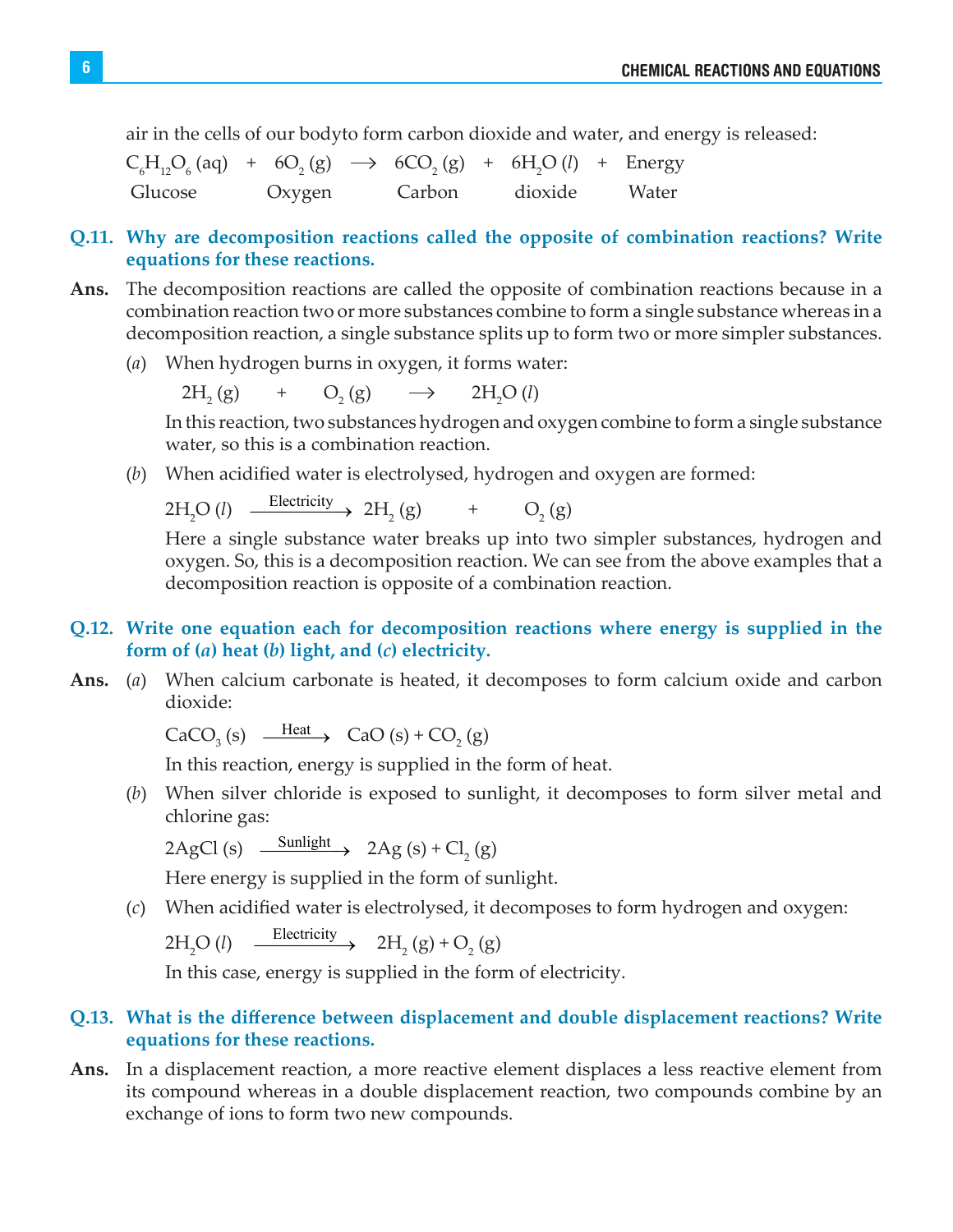(*i*) A displacement reaction takes place between copper sulphate solution and zinc to form zinc sulphate solution and copper:

 $CuSO<sub>4</sub>(aq) +$  $\text{Zn}(s) \rightarrow \text{ZnSO}_4(aq)$  $+$  Cu (s)

(*ii*) A double displacement reaction takes place between barium chloride solution and sodium sulphate solution to form a white precipitate of barium sulphate and sodium chloride solution:

 $BaCl<sub>2</sub>(aq)$ (aq) +  $\text{Na}_2\text{SO}_4$  (aq)  $\rightarrow$  BaSO<sub>4</sub>  $2$ NaCl (aq)

**Q.14. In the refining of silver, the recovery of silver from silver nitrate solution involved displacement by copper metal. Write down the reaction involved.**

| Ans. $2AgNO3(aq)$ | Cu(s)  | $\longrightarrow$ | Cu(NO <sub>3</sub> ), (aq) | 2Ag(s) |
|-------------------|--------|-------------------|----------------------------|--------|
| Silver nitrate    | Copper |                   | Copper nitrate             | Silver |
| (solution)        |        |                   | (solution)                 |        |

#### **Q.15. What do you mean by a precipitation reaction? Explain by giving example.**

**Ans.** Any reaction in which an insoluble solid (called precipitate) is formed that suddenly separates from the solution, is called a precipitation reaction. The reaction between silver nitrate solution and sodium chloride solution to form silver chloride precipitate is an example of a precipitation reaction:

|                | AgNO <sub>3</sub> (aq) + NaCl(aq) $\rightarrow$ AgCl(s) + NaNO <sub>3</sub> (aq) |              |                |
|----------------|----------------------------------------------------------------------------------|--------------|----------------|
| Silver nitrate | Sodium chloride Silver chloride                                                  |              | Sodium nitrate |
|                |                                                                                  | (White ppt.) |                |

 In this reaction, silver chloride is formed as a white, insoluble solid (called precipitate) which separates out suddenly from the solution.

#### **Q.16. Explain the following in terms of gain or loss of oxygen with two examples each:**

- **(***a***) Oxidation (***b***) Reduction**
- **Ans.** (*a*) *Oxidation*: The gain of oxygen by a substance in a reaction is called oxidation.
	- (*i*) When magnesium is burned in air, then magnesium oxide is formed:

 $2Mg + O<sub>2</sub>$  $\rightarrow$  2MgO Magnesium Oxygen Magnesium oxide (From air)

 In this reaction, magnesium (Mg) has gained oxygen to form magnesium oxide (MgO), so magnesium is oxidised to magnesium oxide.

(*ii*) When copper oxide is heated with hydrogen, then copper metal and water are formed:

 $CuO$  +  $H_2$  $\rightarrow$  Cu + H<sub>2</sub>  $H<sub>2</sub>O$ Copper oxide Hydrogen Copper Water

In this case, hydrogen ( $H_2$ ) is gaining oxygen to form water ( $H_2O$ ), so hydrogen is getting oxidised to water.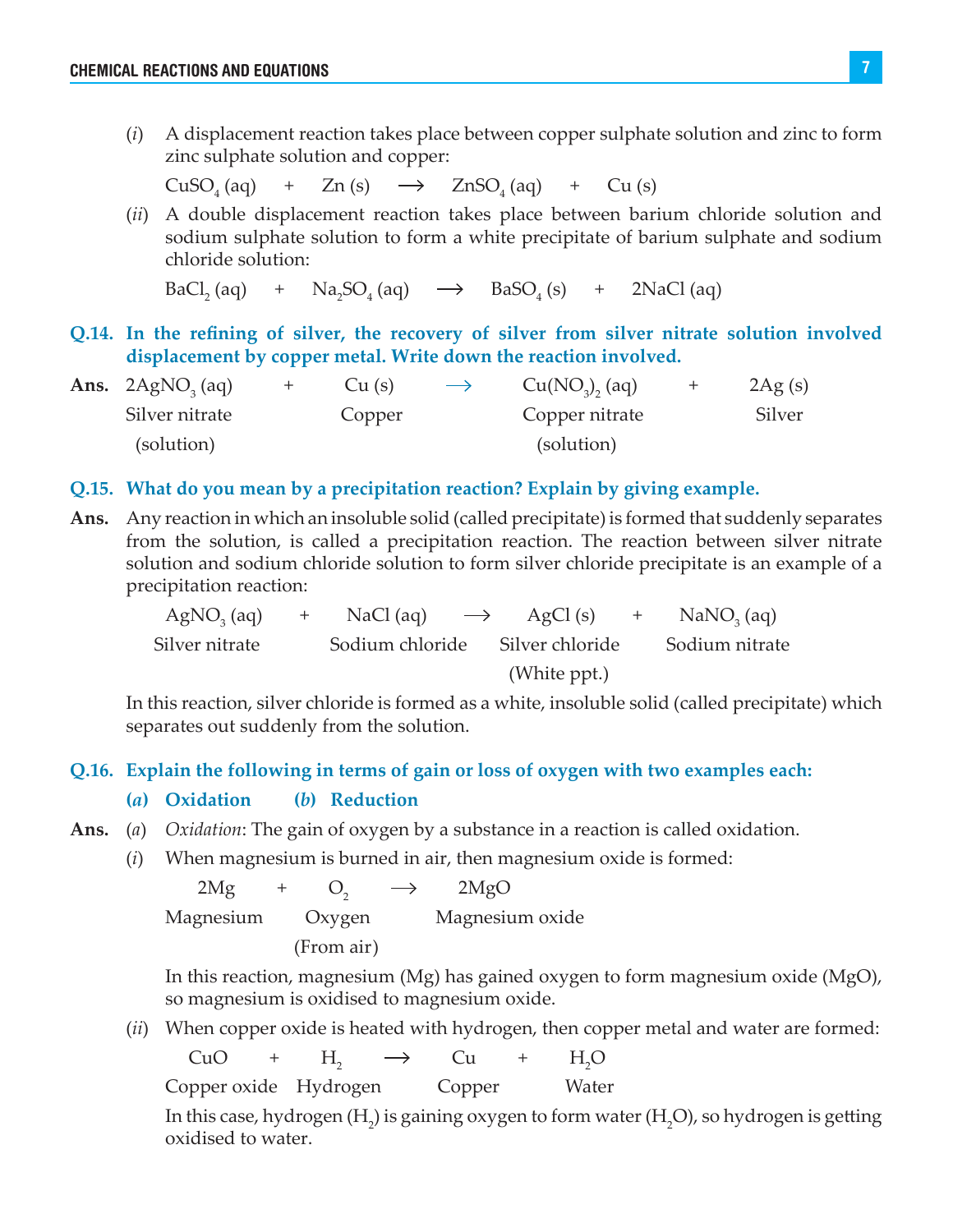- (*b*) Reduction: The loss of oxygen by a substance in a reaction, is called reduction.
- (*i*) When zinc oxide is heated with carbon, then zinc metal and carbon monoxide are formed:

 $ZnO + C \rightarrow Zn + CO$ Zinc oxide Carbon Zinc Carbon monoxide

> In this reaction, Zinc oxide (ZnO) is losing oxygen to form zinc metal (Zn), therefore, zinc oxide is reduced to zinc.

(*ii*) When iron (III) oxide is heated with aluminium powder, then aluminium oxide and iron metal are formed:

 $Fe<sub>2</sub>O<sub>3</sub>$ + 2Al  $\rightarrow$   $Al_2O_3$  + 2Fe

Iron (III) oxide Aluminium Aluminium oxide Iron

In this case, iron (III) oxide ( $Fe<sub>2</sub>O<sub>3</sub>$ ) is losing oxygen to form iron metal (Fe), therefore, iron (III) oxide is reduced to iron.

## **Q.17. A shiny brown coloured element X on heating in air becomes black in colour. Name the element X and the black coloured compound formed.**

- **Ans.** (*i*) The shiny brown coloured element X is copper metal (Cu).
	- (*ii*) When copper metal is heated in air, it forms a black coloured compound copper oxide. So, the black coloured compound is copper oxide or copper (II) oxide.

#### **Q.18. Why do we apply paint on iron articles?**

**Ans.** Paint is applied on iron articles to prevent their rusting. When a coat of paint is applied to the surface of an iron article, then air and moisture cannot come in contact with the iron metal of the article and hence no rusting takes place.

#### **Q.19. Oil and fat containing food items are flushed with nitrogen. Why?**

**Ans.** The plastic bags containing oil and fat containing food items (such as potato chips) are flushed with an unreactive gas nitrogen so as to prevent them from getting oxidised and turn rancid. This is because in the presence of oxygen of air, the fats and oils present in food items get oxidised forming products having unpleasant smell and taste which turn the foods rancid (making them unfit for eating). When air containing oxygen is replaced by unreactive nitrogen gas, the packed food items do not get spoiled. They remain fresh for a much longer time.

#### **Q.20. Explain the following terms with one example each:**

#### **(a) Corrosion (b) Rancidity**

**Ans.** (a) *Corrosion.* The process in which metals are eaten up gradually by the action of air, moisture or a chemical (such as an acid) on their surface, is called corrosion. Rusting of iron is the most common example of corrosion. Rusting involves unwanted oxidation of iron metal which occurs in nature on its own. When an iron object is left in damp air for a considerable time, it gets covered with a red-brown flaky substance called 'rust'. The